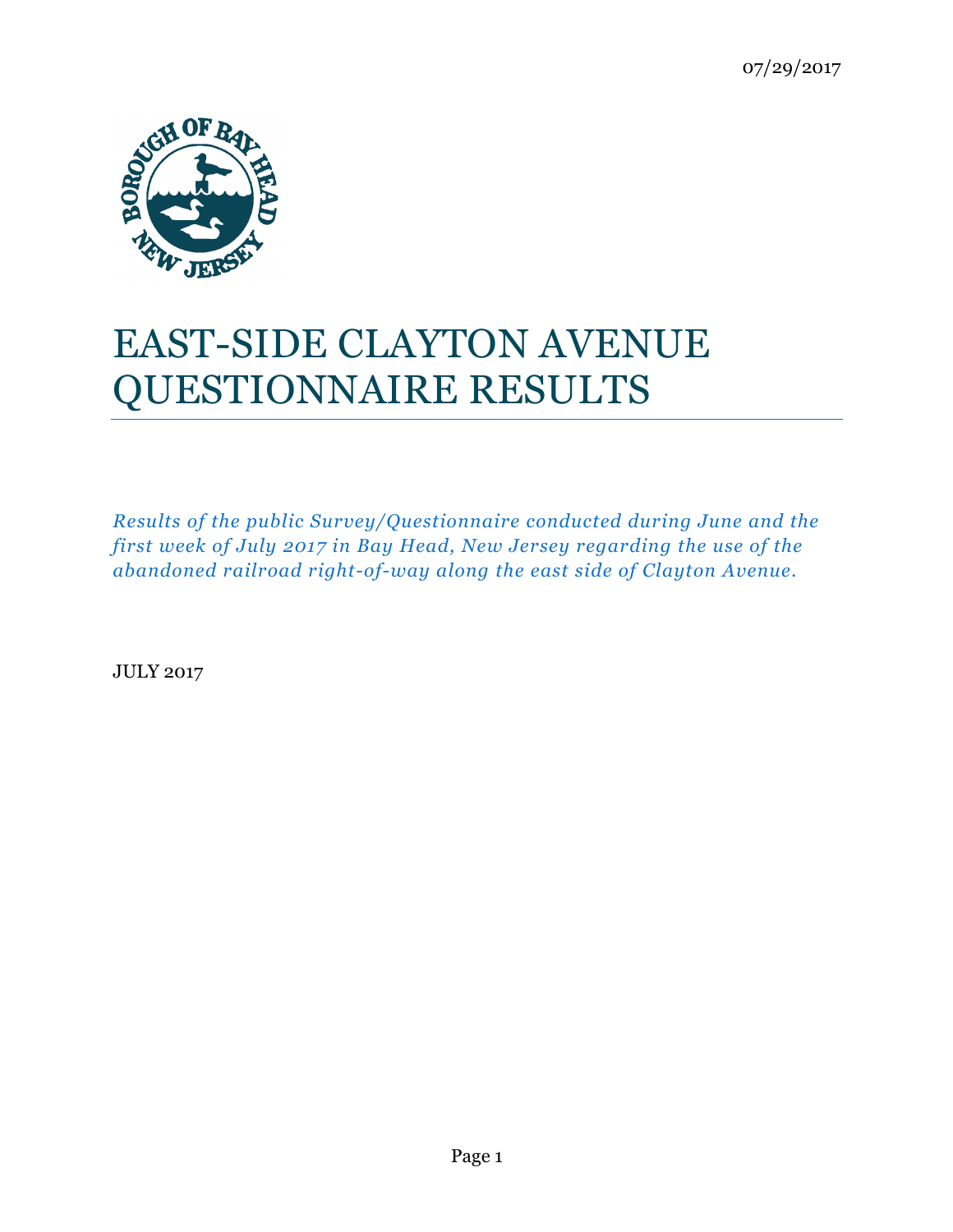## **Contents**

| 2. |      |  |  |  |
|----|------|--|--|--|
|    | 2.1. |  |  |  |
|    |      |  |  |  |
| 3. |      |  |  |  |
|    |      |  |  |  |
| 5. |      |  |  |  |
|    |      |  |  |  |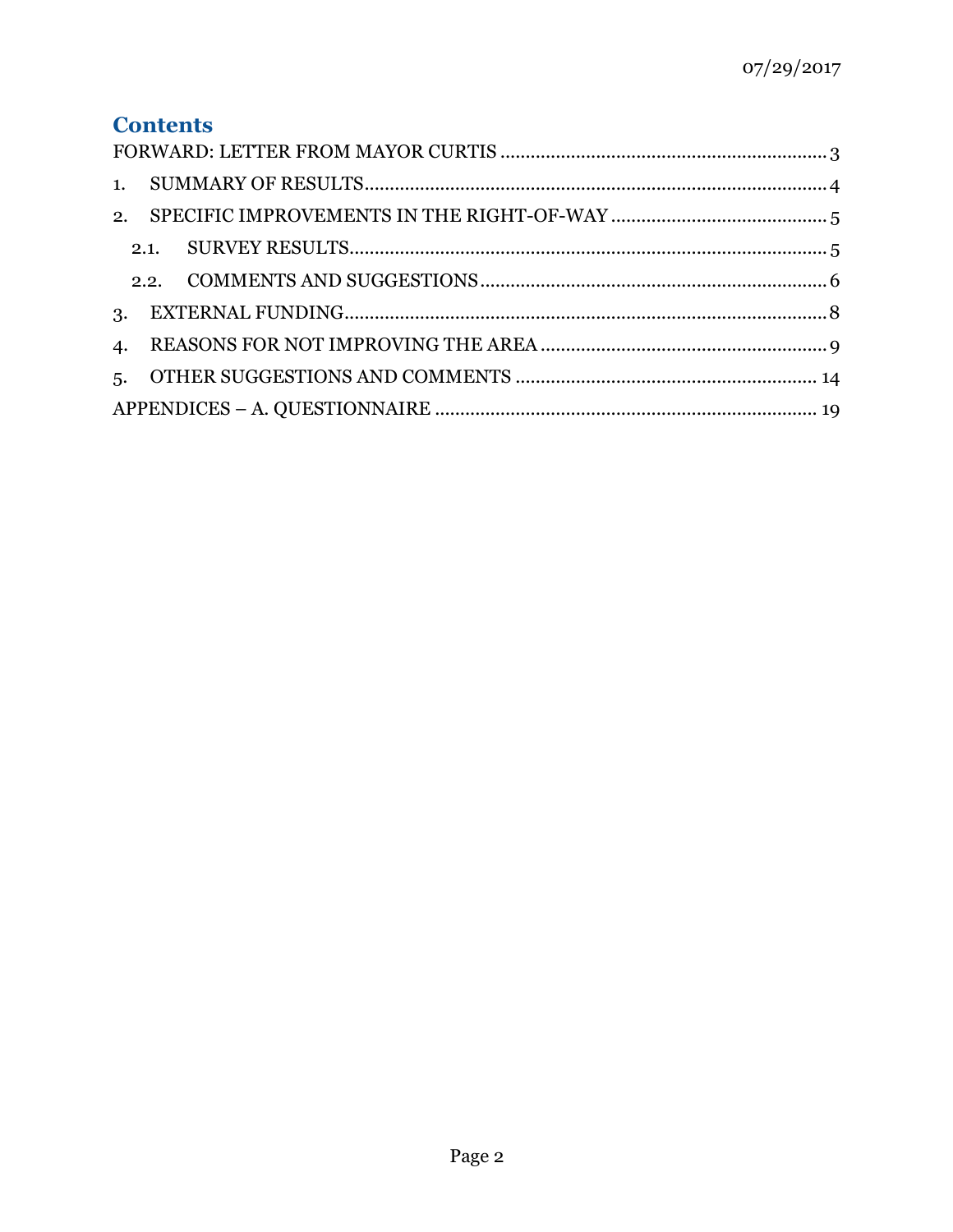#### **FORWARD:** LETTER FROM MAYOR CURTIS



## **BOROUGH OF BAY HEAD**

MAYOR WILLIAM W. CURTIS

July 29, 2017

Thank you for participating in the recent survey conducted to find out what you felt should be done, if anything, with regard to the state's Right of Way (ROW) on the east side of Clayton Avenue. The accompanying report shows the results of that survey.

I also want to share with you that the Agreement the State wanted us to sign is correct, in fact better than what we had asked for. I have signed it and returned it to the state for signatures from the Treasury Department and the Department of Transportation. In short, the Agreement says we can use the east-side Clayton Avenue ROW until the State wants to put a new rail line in in that space. Not a likely scenario.

Again, I want to thank you for your interest and your input. Rest assured we will have another public meeting on this before any final decisions are made on this property.

If you have any further comments or questions, please feel free to call the office and we will attempt to answer them.

Sincerely,

Cattrus

William W. Curtis Mayor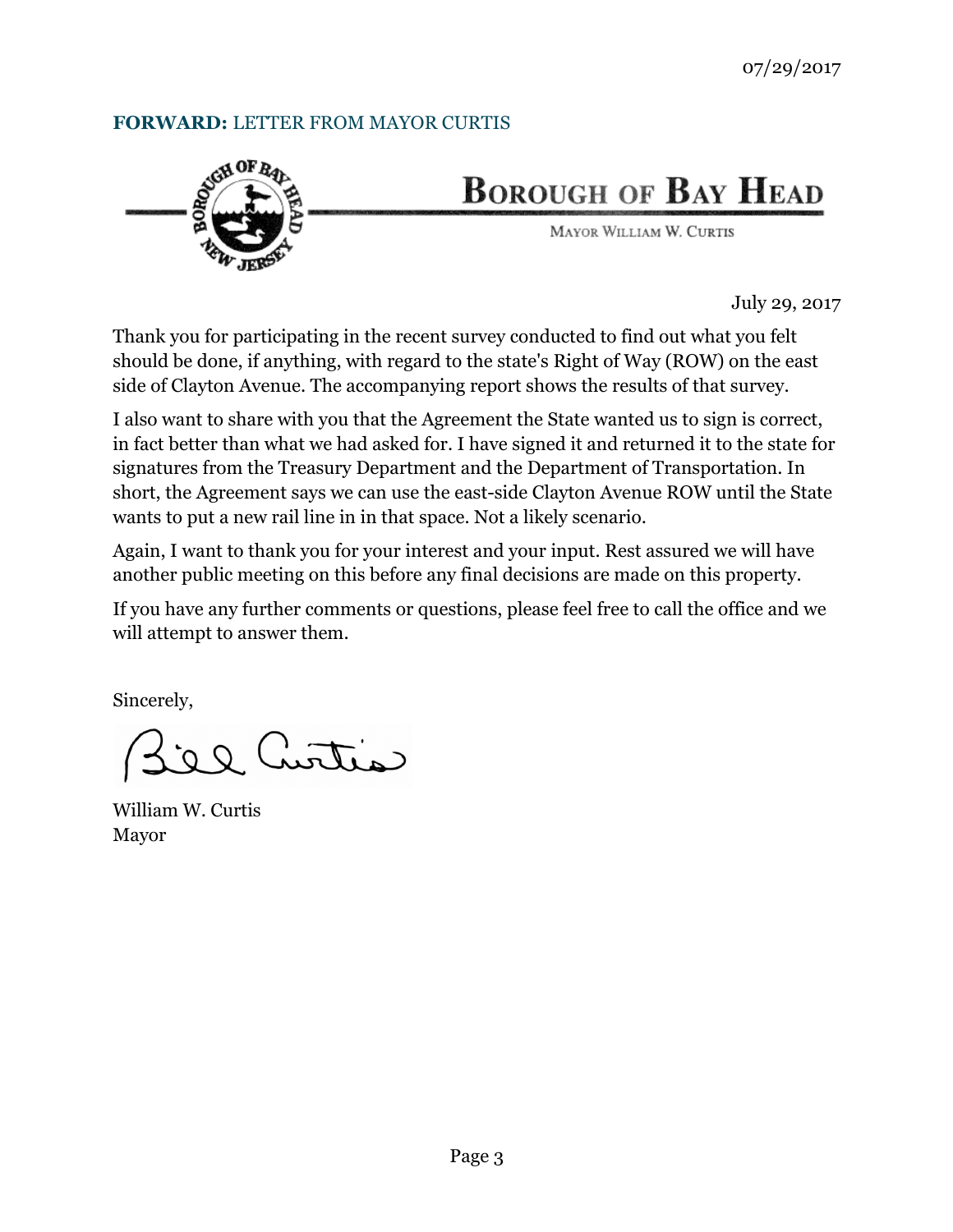#### **1. SUMMARY OF RESULTS**

#### **BACKGROUND**

The Questionnaire regarding the east-side of Clayton Avenue was first distributed at the Bay Head Public Meeting held at the Bay Head Municipal Building on June 1, the *Bay Head Public Meeting* held at the Bay Head Municipal Building on June 1, 2017. Additional copies of the Questionnaire were available throughout June 2017 at the Municipal Building as well as by download or via online submission at the Borough of Bay Head Web Site -www.bayheadnj.org.

The Questionnaire was open to all Bay Head residents and all residents were encouraged to take the survey. The survey was closed for further submission on July 10th. A copy of the original Questionnaire is provided in Appendix A. A copy of this report will also be available in early August on the Borough of Bay Head website.

In total, 68 responses including two letters were received.

#### **SURVEY RESULTS**

The first question on the survey asked how the right-of-way should be used - whether the area should be left the way it is, or if improvements should be made to the area.

Approximately 70% of the respondents thought the area should be improved and 30% thought the property should be left the way it is.

### How do you think the 66-foot wide right-of-way on the east side of Clayton Ave from Johnson St to the Mantoloking border should be used?

67 responses



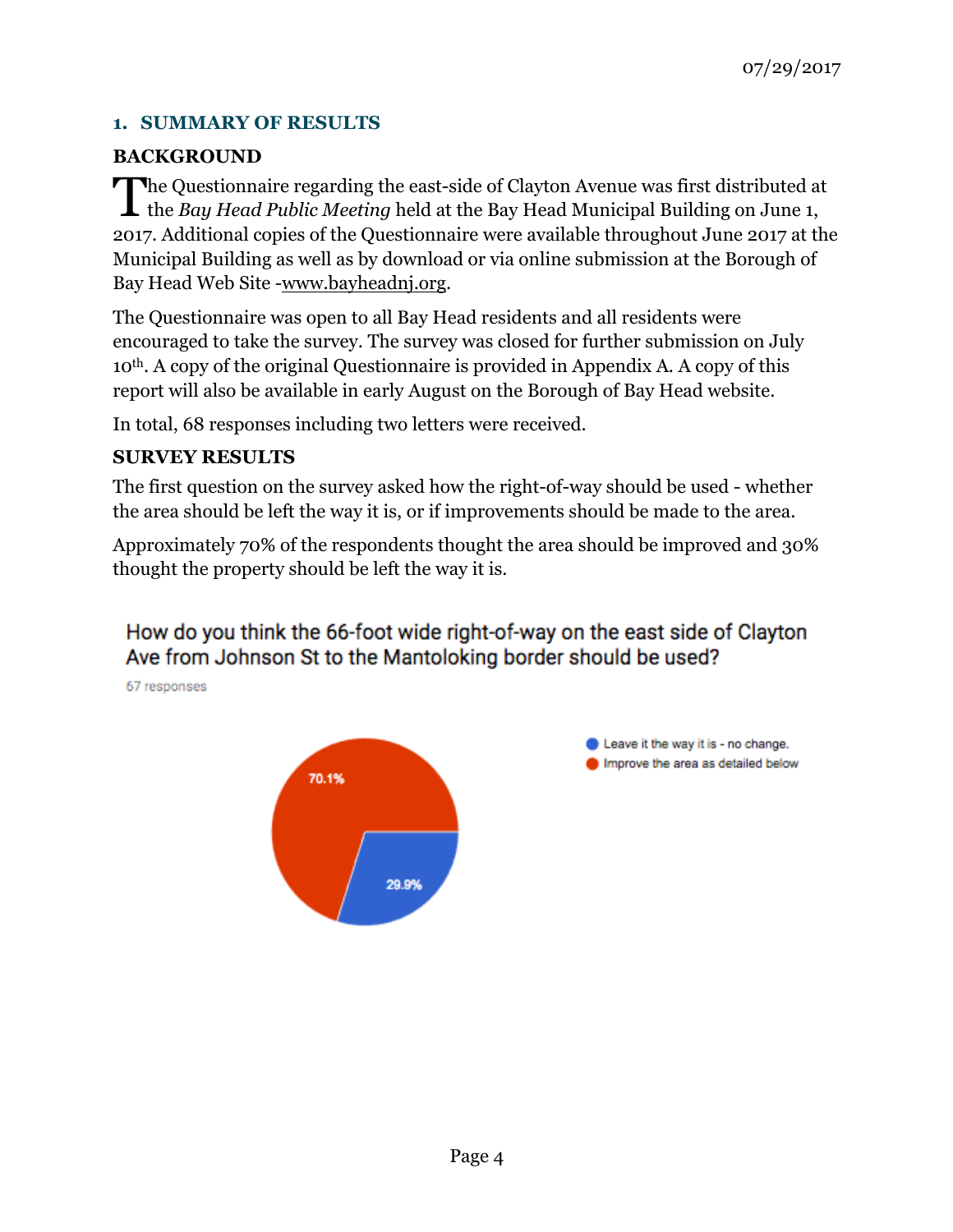#### **2. SPECIFIC IMPROVEMENTS IN THE RIGHT-OF-WAY**

Regarding possible improvements in the right-of-way area, the survey asked which of the following specific enhancement should be made to the area, with the option of selecting as many of the specific choices (or none) as applicable as well as adding "other" options.

- Walking path or sidewalk (for walkers only) Park bench(s)
- Multi-use path (for walking and biking) Lighting
- Keep existing shade trees Security camera
- Incorporate native plants and shrubs Appropriate safety signage
- 
- 
- 
- 
- 
- 
- Butterfly garden Handicap accessible
- Playground equipment High visibility cross walks
	- Other

#### **2.1.SURVEY RESULTS**

According to the survey, the top-three choices for improvement to the area were:

- 1. Keep the existing shade trees, chosen by 75%.
- 2. Incorporate native plants, favored by approx. 64%.
- 3. Provide multi-use path for walking and biking, selected by 62% of the responses.

The least popular improvement was to incorporate playground equipment in the ROW which was selected on less than 4% of the responses.

All of the choices are summarized on the bar-chart below.

If you answered "improve the area" to the right-of-way question above, please indicate the improvements you think should be made to the area (assuming external funding can be obtained). Please check all that are applicable.

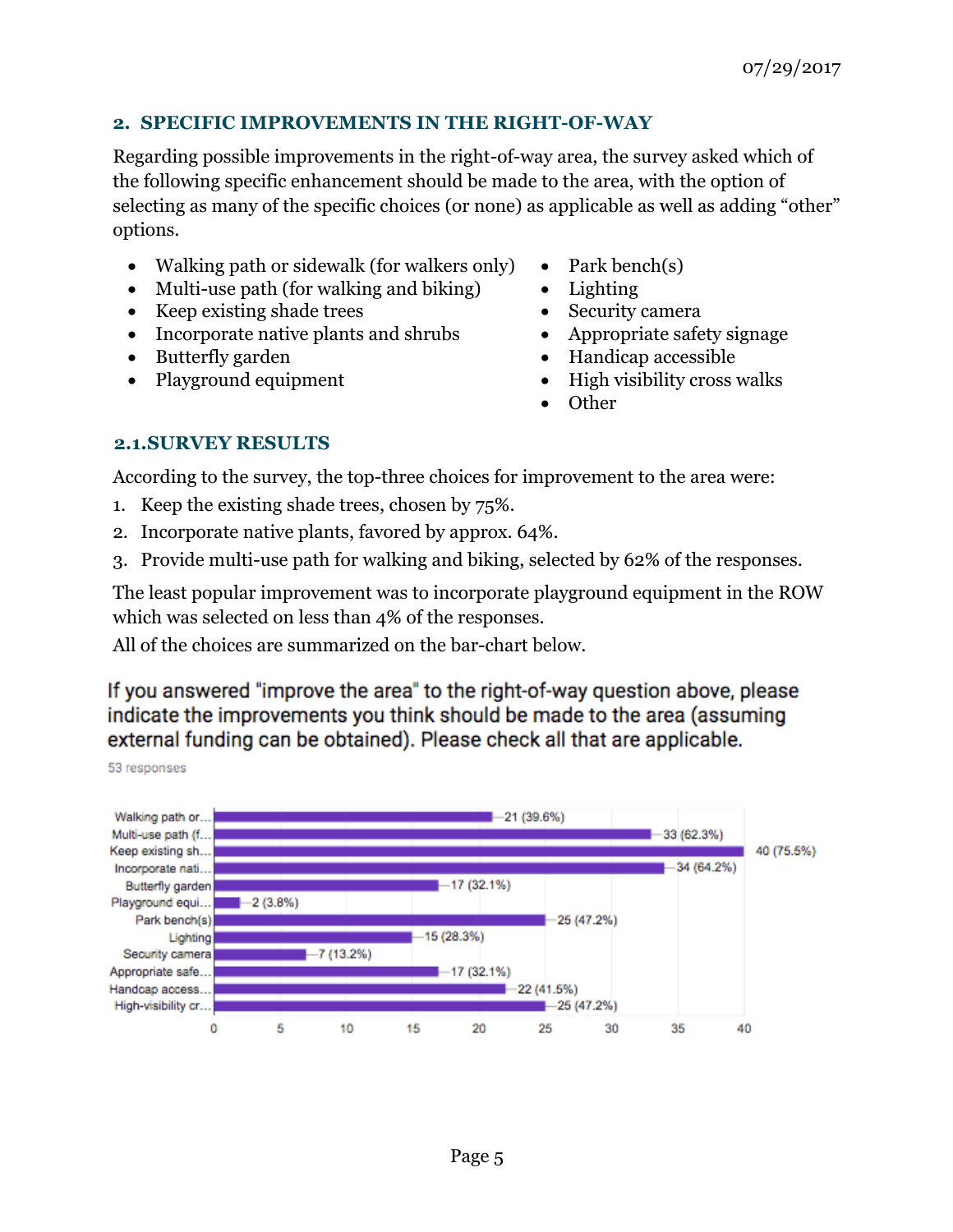#### **2.2. COMMENTS AND SUGGESTIONS**

The following additional "other" comments were provided.

We enjoy the meandering style of parks sidewalk. Perhaps it could weave around various gardens. Use entire stretch to Manto.

Am concerned about maintenance. Am concerned about a bike path could be more dangerous with people trying to use it coming south from Lake Avenue.

Who will maintain garden etc.? Currently the shade trees and other plantings are not maintained.

Trees providing street shade and canopy should be used as well as other plantings.

All of the proposed improvements in your survey other than crosswalks, signage and a sidewalk, are inconsistent with the principal rationale - safety - of the improvements and instead suggest the development of a park. This park-like area is likely to attract and be used more by out-of-towners than residents, both increasing traffic and creating an incentive to loiter in the area during the days and the evenings, particularly on weekends. Improving the area with things like benches - will there also be trash cans and bathrooms - will only increase this risk and place additional maintenance and security requirements on the Town. Security cameras and lighting will not solve these issues and together with the removal the existing large trees on that side of the street will be a further intrusion on the residents. The project is likely to reduce the property values of the surrounding homes.

One side for walkers, the other side for bicycles.

Playground should be: use at your own risk; children must be supervised at all times.

If playground is included, a safe stopping (not an all-day parking) spot for ice-cream truck (no-music rule).

Some bike stands.

Some trash and recycling bins.

A fitness trail (various stations: sit-ups, pull-ups, jumping jacks, stretching, etc.).

Water fountain(s): friendly for refilling water bottles; lower portion for dogs.

Using primarily native plants throughout will automatically attract butterflies and other beneficials without adding extra costs or maintenance/up-keep requirements. Not having a specific butterfly garden would also eliminate a concentrated area of bugs, insects, and predators, which may become a nuisance.

Berms to add screening from residences could also be a nice landscape feature and create a more park like feel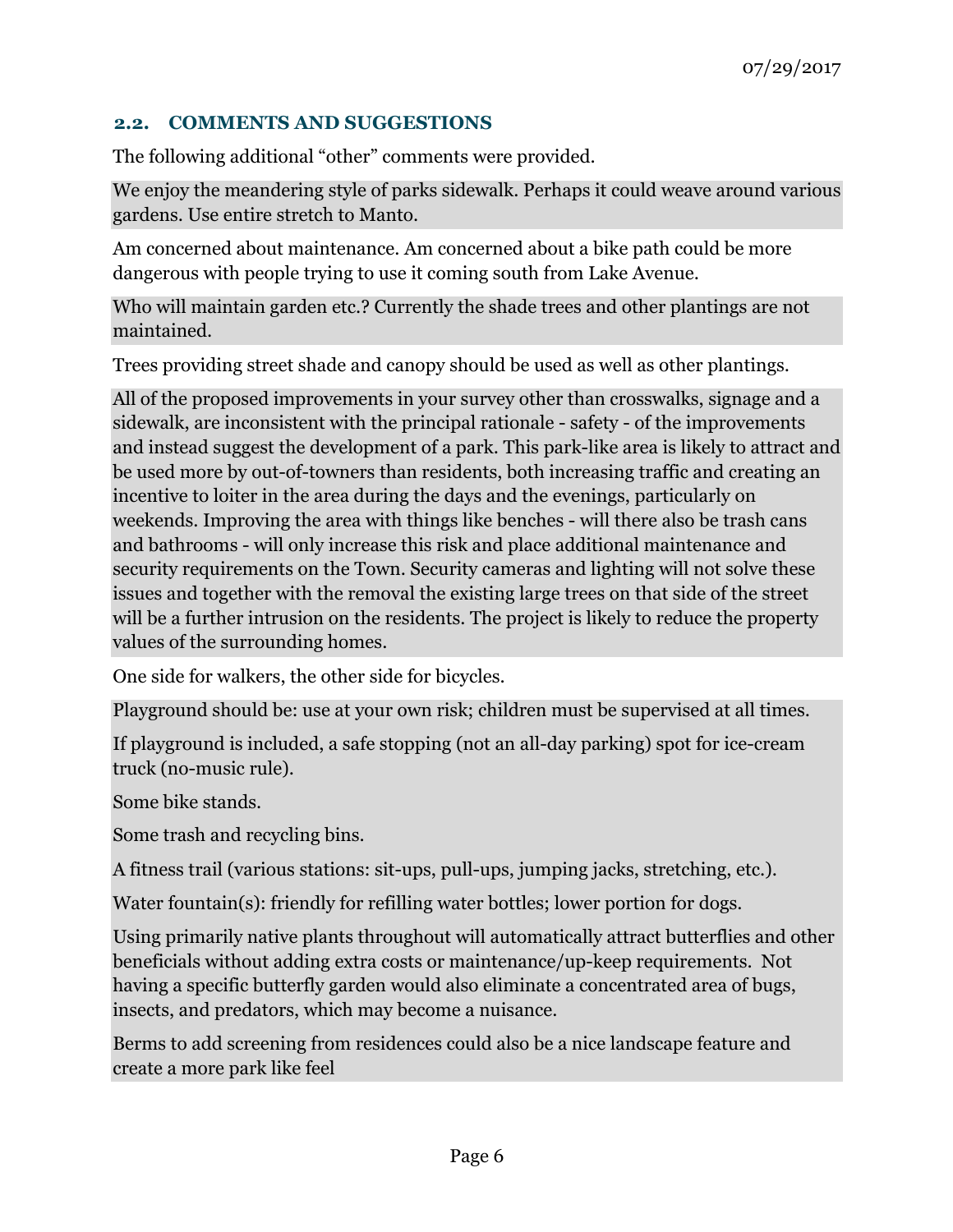I love the idea of a walking area. Many people have walked their dogs here and now we are forced onto the street in many areas as adjacent homeowners continue to encroach old railroad easement.

In particular, the following areas are a problem:

1) Southeast corner of Bristol Place -this homeowner planted large unslightly shrubs and cut the easement property in half,

2) southeast corner of Egbert Street - the homeowner planted bamboo and several shrubs - this hindered the turning sight line and took away a large portion of the open space,

3) southeast corner of Goetze Street - the homeowner put up a fence and claimed a huge portion of the state property as his own,

4) Sacred Heart Church - there is now a gazebo located on a busy corner (Goetze and Clayton) and the church continues to take the state property as their parking lot - it is not their property. The church does not get a special exemption simply because they are a house of worship,

5) the house directly south of the church on the east side of Clayton - this homeowner has put up a fence and claimed a large part of the state property as his own parking lot.

I believe photos should be taken of all properties on east side Clayton Avenue from Johnson to the Mantoloking border so that the decision makers can truly view the opportunistic taking that landowners have been doing over the years.

The decision makers will then see that the overall effect is that pedestrians are being forced into the street on to an already dangerous and heavily traveled Clayton Avenue.

This unlawful taking by private property owners has deprived the public (pedestrians, bikers, and drivers alike) of safely traveling this road.

In addition, the property owners adjacent to the railroad easement property have no property claim and LACK legal standing to object to anything that the town decides to do with this property.

These homeowners do NOT have an ownership interest in the property and they do NOT pay taxes on the property. Therefore, their interests should not be considered.

Install the multi-use path as close to the street (Clayton Ave) as possible to minimize the disruption to the area except where necessary to install the path. Keep all driveways as they are now with the new path running through them as elsewhere in town.

No so sure a multi-use will work.

Just a pedestrian walkway - either straight or winding through the area.

A walkway would greatly improve safety for pedestrians since there is no sidewalks in this section.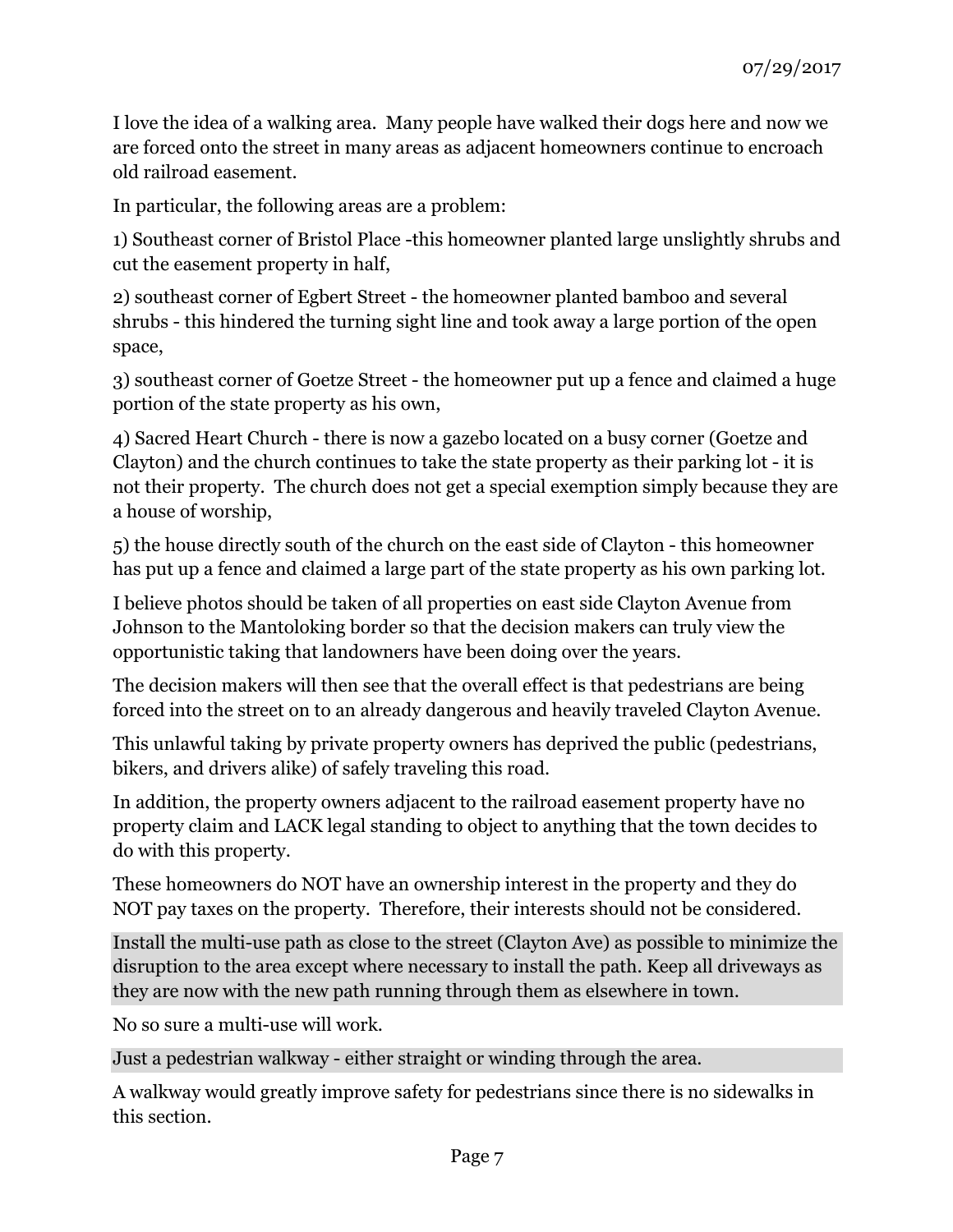Minimal lighting only.

I would not have the cross walk at the end of Clayton. I would around the corner on Johnson and bring it up to Lake and have a 3 way stop at Lake and Johnson and have the cross walk there which would be much safer and less confusing as well as more visible than trying to have the cross walk and stops at the corner of Johnson and Clayton. If you have it at Johnson and Clayton you still have bikers and walkers having to cross Lake if going east to the beach at a intersection that has people going almost every direction.

Clear out the properties who have taken over this space.

Clayton Ave is currently dangerous for walkers, joggers, & bicycles. Have been serious incidents.

#### **3. EXTERNAL FUNDING**

The survey asked if the Borough should proceed with the project even if external funding were not available.

The results were relatively evenly split on this issue with 31% of the responders saying the project should proceed even if no external funding were provided; 39% saying the project should proceed only if at least partially external funding were available; and 29% saying they would not be in favor of the project unless it were completely funded by external funds.

## If no or only partial external funding can be raised, would you still be in favor of the project?

58 responses

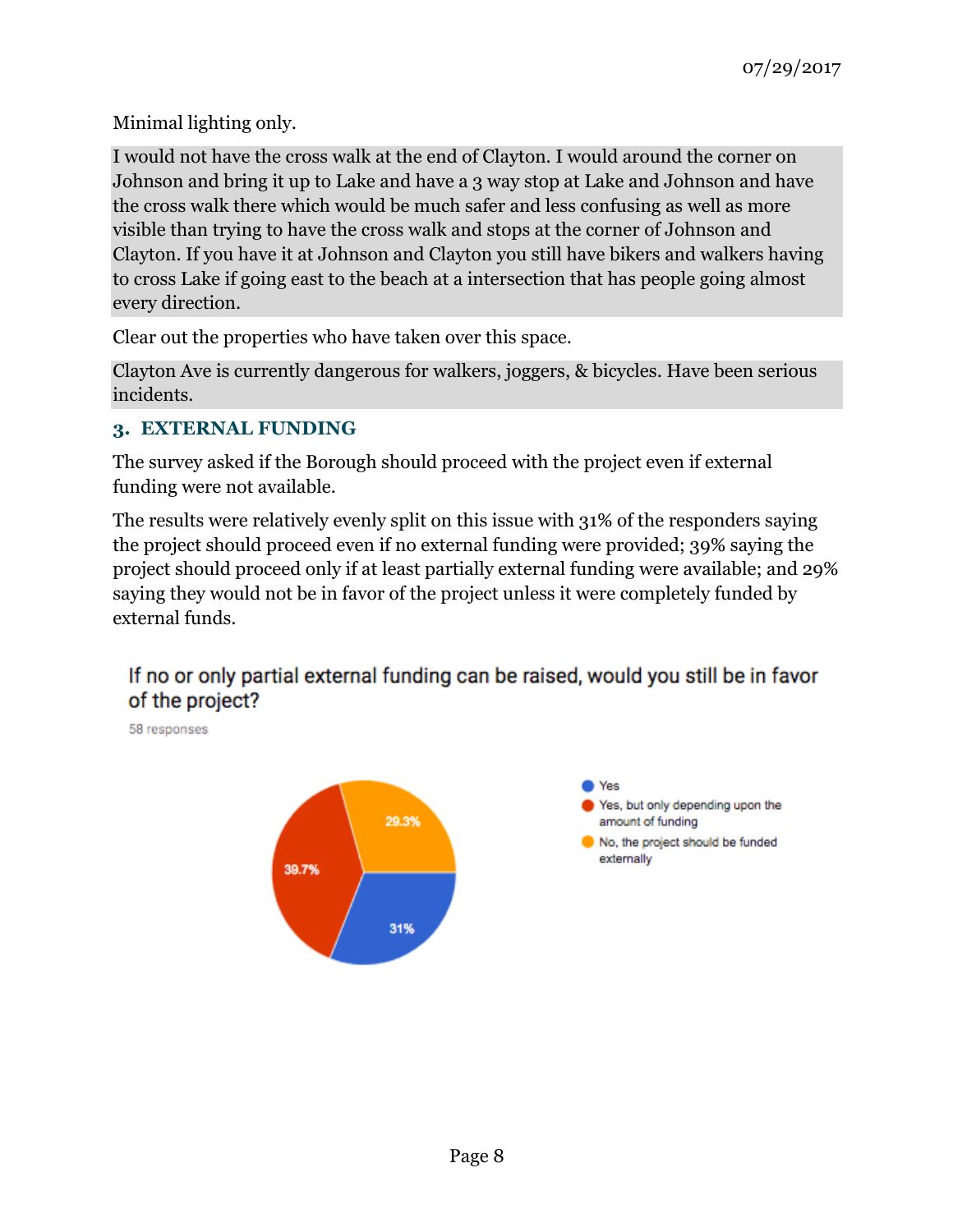#### **4. REASONS FOR NOT IMPROVING THE AREA**

If respondents indicated they were not in favor of improving the right-0f-way area (see Section 1), they were asked to explain the reason(s). Here are the responses.

The principal rationales provided by at the June town meeting for considering improvements to the East side of Clayton Ave are: 1) safety, in particular for children commuting to the Bay Head School and into town, and 2) concern that the State of NJ may seize the land.

The percentage of Bay Head School pupils residing on Clayton Avenue is likely small, but if the Town wishes to provide those data in support of the school commute concern, that would help to provide more clarification as to how significant of a safety issue this is. Further, there is little evidence that converting the east side of Clayton Ave to a parklike area with a winding bike path would improve pedestrian or biker safety.

- Access to the area in question would require pedestrians and bikers to cross either or both of Johnson St. and Clayton Avenue to access the 1/3rd mile area, creating increased opportunity for traffic-related accidents and incidents.
- Landscaping and a winding path are likely to make pedestrians and bikers less visible to drivers as they enter the areas where they must enter traffic to leave the area
- Improving the area particularly with some of the suggested items like benches, playground equipment, etc., it is likely to increase traffic in the area, especially from out-of-town visitors who are less familiar with the traffic patterns and rules of the town, further decreasing safety of pedestrians and bikers

Pedestrian and bikers are not required by law not to use the street and are likely to continue to do so even if the area is improved

With regard to seizure by the State, there is no evidence that such an event is more likely now than it has been since the railway was abandoned. If the risk has really increased, the town should explain why they believe that to be the case and provide a plan depicting the minimum amount of town-related improvements required to deed the land back to the town for resale to the residents along the East side of Clayton Ave.

Not needed, people and kids will still walk & bike in road - too costly!

Natural beautiful yards.

ü**NOTE:** The comments immediately below are from a letter and were not submitted on a Questionnaire.

To sum up:

1. A meandering path would do no good, would take up parking spots for people further south and would have to stop due to a small expanse of wetlands.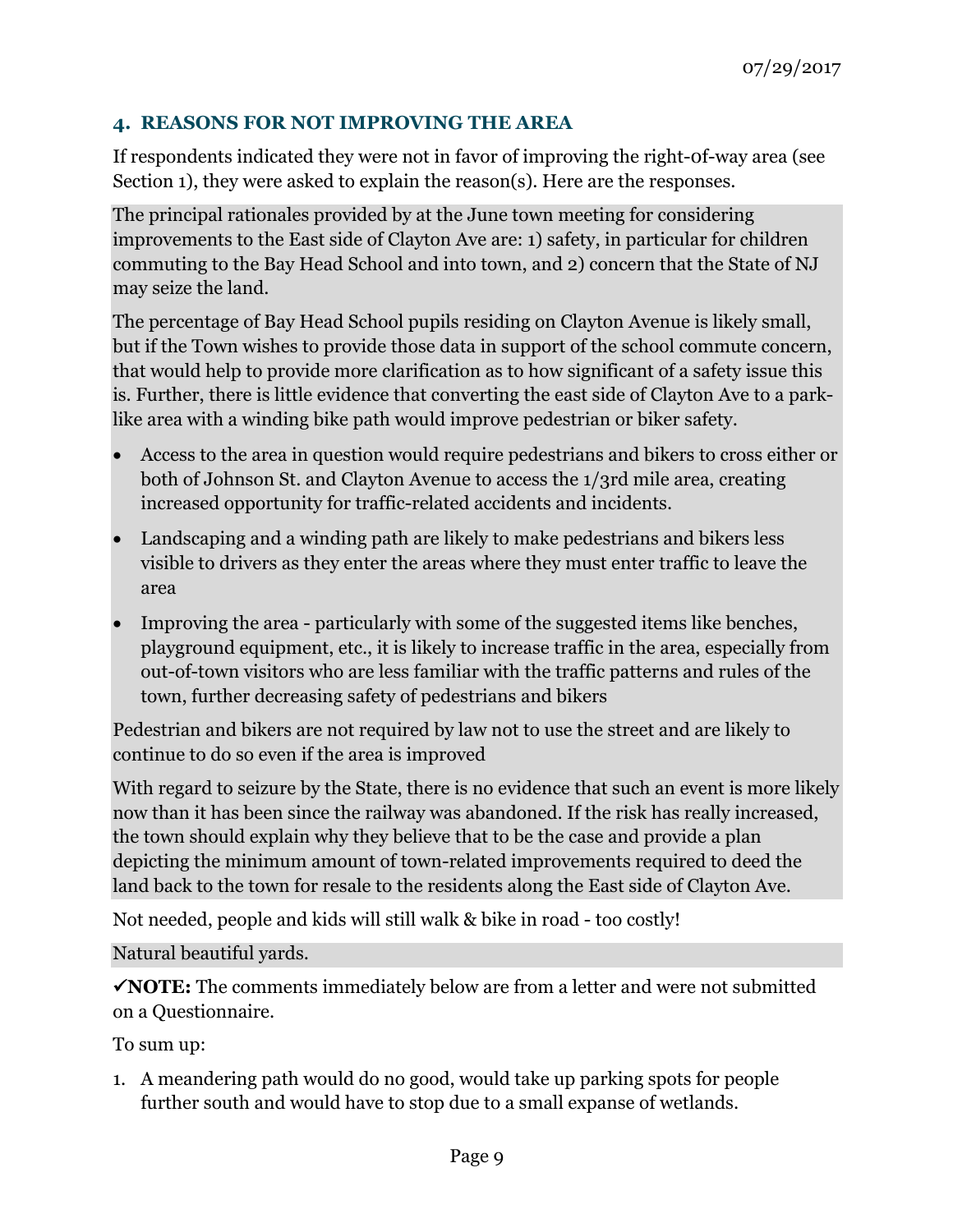- 2. A meandering path would necessitate the destruction of old growth native plantings along the way, destroy bird and bee sanctuaries and make for more noise and pollution in this area.
- 3. Cyclists need to realize that since we don't have many regulations on zoning for parking, the creation of more one-way streets, and the adherence to the speed limit, they have to bike with the utmost caution and realize that their vehicle is outweighed and out powered by a lot.
- 4. There is very little green space here in BH. Leave this area alone. I strongly doubt that NJTransit is going to suddenly put the railroad back or turn this area into a parking lot. The lots are also not sized for the construction of new homes.
- 5. As for the sidewalk creation on the west side of Clayton, the same issues of property destruction and destruction of some beautifully planted areas does not create any more safety unless the intersection of Johnson and Lake is addressed and there is additional education given to all regarding the seriousness of bike and walking safety in this small town.
- 6. Oh, two last safety issues to discuss: Parents should ride BEHIND their young children not in front of them. They should be discussing the route with their children prior to them getting on their bicycles. In addition to the danger, the young children should be learning from their parents, not continuously trying to keep up with them.
- 7. Second issue: People cycling while holding on to their dogs' leashes. The ASPCA cites this a cruelty to the animal, literally being forced to keep up and not being able to walk as a dog naturally walks; stopping to sniff and enjoy and mark their surroundings at their own pace. They are also causing another potentially dangerous situation if they get off their leashes or if the cyclist is not paying attention to oncoming traffic.

I am pleased that you will be sending me email to update me on these issues and hope to meet with all of you again in the near future.

I think a sidewalk would be beneficial in that area for walkers only.

A path to no-where will not be used by bikers, skateboarders, etc. - maybe a few walkers.

Virtually nothing to gain. Can't make a "silk purse" out of a 'sow's ear." A true bike path can't be achieved with the cross streets & driveways that would intersect, etc.

Not needed, people and kids will still walk & bike in road - too costly!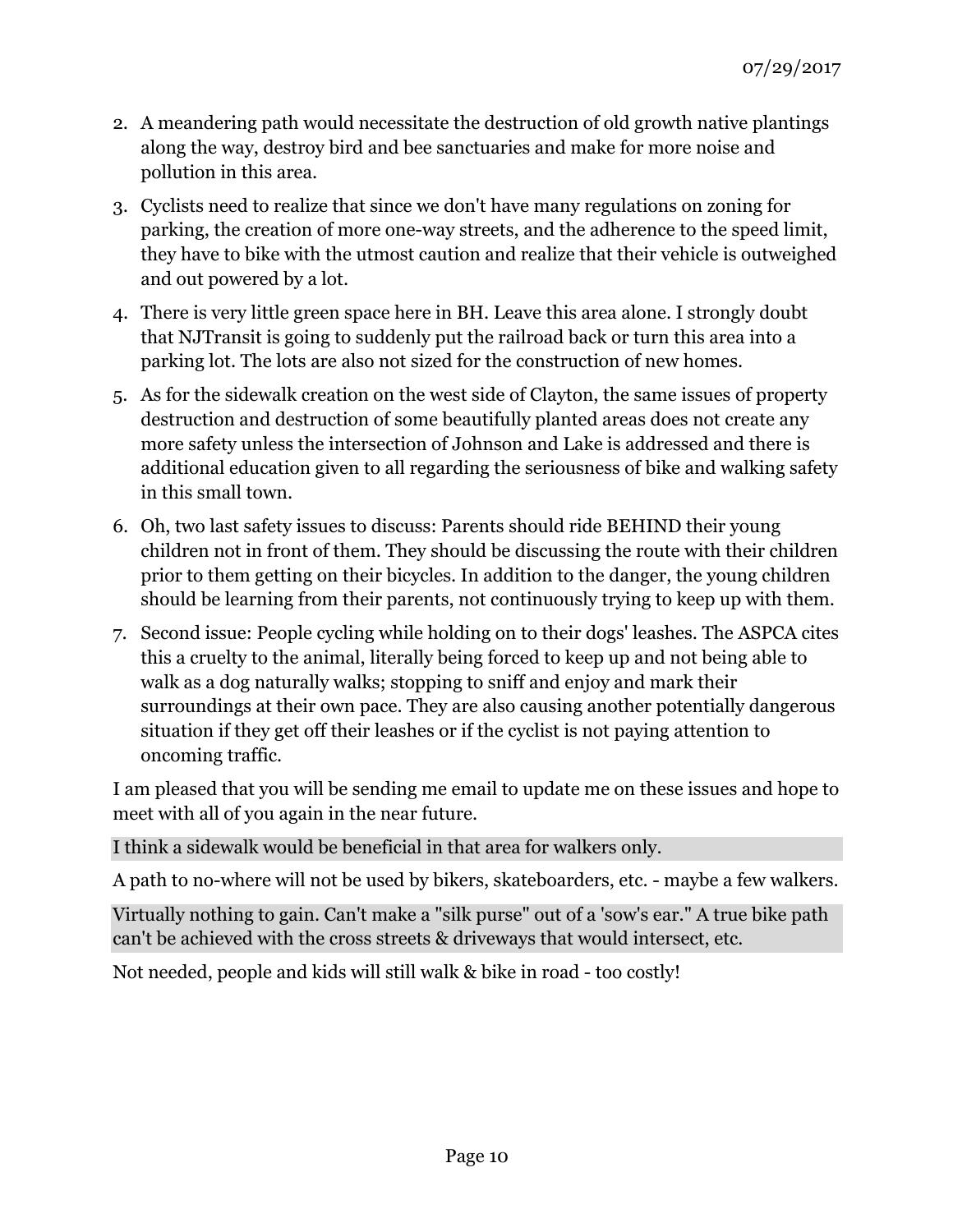Counter Argument to Clayton Avenue Bike Path Proposal (attached to Questionnaire)

I. SAFETY

- The main safety issue is the Clayton-to-Lake transition at Johnson. It is unclear that the Path would remedy this.
- Residents whose current ingresses/egresses are lost to the Path will now park on the street during the day - aggravating the situation on the street.
- If redesign to keep ingresses, then safety factor of bike-path is negated.
- If/when the West Sidewalk is completed, observe the new pedestrian/bike patterns for 1-2 years and then re-assess need for additional bike path.
- Maybe add a painted bike lane on the west side and move vehicle parking to the east. Then wait and assess.
- Speed humps on Clayton are alternate option to slow vehicle traffic.

#### 2. PRIORITY

Local and State Time & Resources should be aimed at more important/useful/desired projects than a 1/3-mile bike lane on the edge of town that will mainly benefit Mantoloking summer residents. Town priorities should be:

- HISTORIC PRESERVATION & RESTORATION Bay Head's most unique and valuable asset, being diminished annually with every razed or newly-altered pre-war landmark structure. Town policy should be to fiercely guard its surviving historic architectural legacy.
- FIX ZONING SETBACKS: Bay Head, second most valuable asset among Shore Towns Is its greenspace. That house footprints can take 90%, of a plot is damaging that green character.
- Making centrally-located HOWE FIELD useable & desirable. by adding shade trees, benches. water fountains and a meandering/bike path around the perimeter.
- SHADE TREE PLANTING. Streets are not comfortably walkable on sunny summer days due to lack or shade.
- BEACH REPLENISHMENT

#### 3. USAGE

Those intimately familiar with Clayton Ave know it's pedestrian and vehicular traffic patterns. For a vast majority of the hours for the year. there is only light usage or Clayton Ave by pedestrians and cyclists. Central Park, this is not.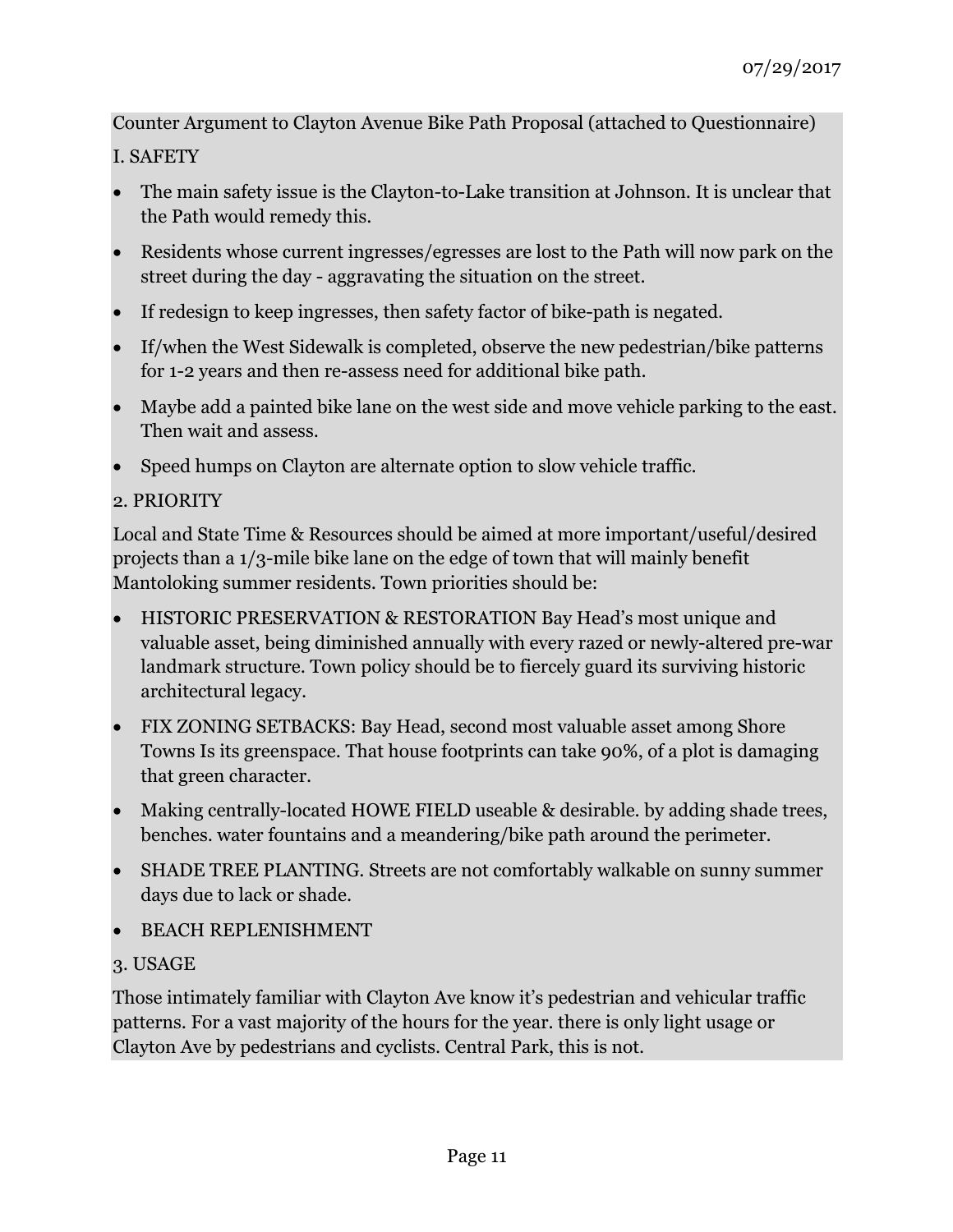Take the beautiful and centrally-located Centennial Park: it is common to find this park empty on the most beautiful of days. Over decades, I have almost never seen people use the nice park by the Recycling center. Howe Field is almost always empty.

The point: Bay Head is fortunate to already have a surplus of public parks that are located near the majority of residents. and they are all very lightly-utilized. In a beach town, people often go to the beach. A walking path/park on the southern edge of town, where the fewest year-round residents are located, would surely be the least utilized of all. Why would Bay Headers suddenly go use a distant (for most) walking/bike path when they don't use the current central parks very often?

- A handful of Mantoloking summer residents would benefit the most biking to the BHYC.
- People from other towns might be enticed to come in, park on the street and use the path.

We pay for their benefit

#### 4. FUNDING/TAXES

In the likelihood that only a matching grant (if any) is obtained, then a significant cost (tax) will be borne by the residents, most of whom will rarely, if ever, use the path.

- As of now, the town only has to pay to mow a small section of the Railway near Johnson. Elsewhere, these costs are born by adjacent property owners. A path would shift perpetual landscape and maintenance costs to the town taxpayer.
- Cost of potential lawsuits
- 5. ENVIRONMENT
- Bay Head's priority needs to be establishing greater shade tree cover, not removing existing large trees for new paths/sidewalks. Shade trees take a very long time to grow on barrier islands and mature broadleafs are increasingly rare.
- Even if some are spared, it would seem that numerous large, decades-old trees some of the largest and oldest in town, will he targeted and eliminated for this project.
- Westside sidewalk project should prioritize (go around) any older, large shade trees.
- Wetlands in the area.
- Asphalt laid down where there is currently grass,

Why are we spending money? I think they should sell to the homeowners and collect tax.

We agree with Pediatrician who spoke at the town meeting. Any increase in safety off the road would be offset by plants that obstruct the view.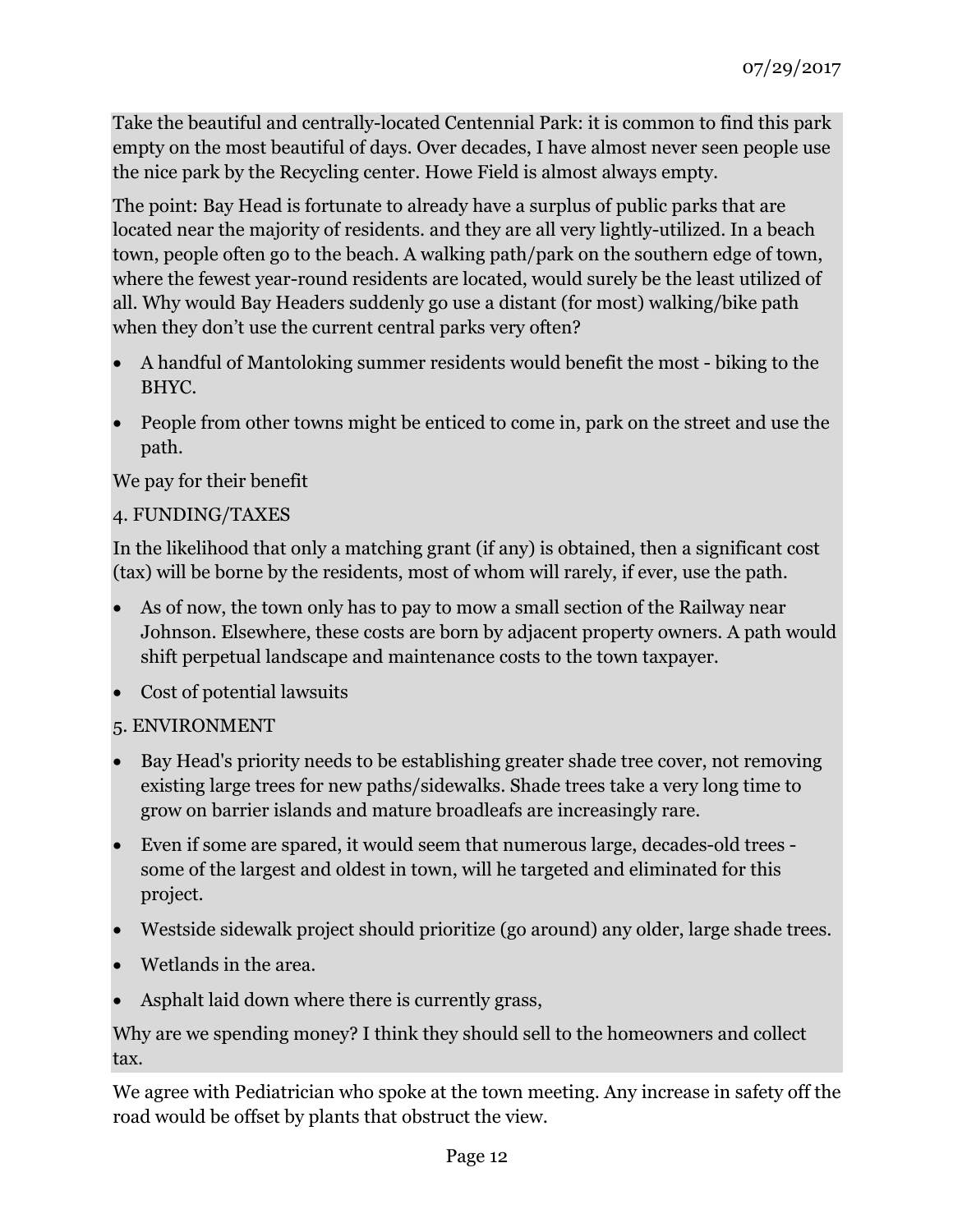#### I think a sidewalk would be beneficial in that area for walkers only

It is a waste of money. The monies could be used to focus on the Center of the Town to make it a safer pedestrian, bike-riding area for all people. The Center of Town is a serious safety issue, bike riders with no helmets, cars not stopping, but rolling through the red light onto Lake Avenue and then speeding up. It is tragedy waiting to happen. There are feral cats on East Avenue, Rt. 35, and Lake Avenue. Why not try to rectify this situation? We already have a park that a butterfly garden could be placed. And since our beautiful town is on its way back from Hurricane Sandy to becoming the "premier" beach town in all of New Jersey, why do you want to divide people?

After a great deal of thought, it seems to me that safety will not be improved, which has been the driving force when introduced. If any improvement is made, perhaps a sidewalk without imposing on driveways, if possible. Absolutely no benches or "park" accoutrements should be installed.

Seems like an odd spot to fix up to attract people/kids. I go by that area often & it's a small space to cultivate for activity. There are plenty of parks, open spaces & bigger roads for bike riding & walking in the town or surrounding towns.

Looks nice the way it is. A shared bike path that crosses multiple streets seems dangerous. Lights and security camera would change the whole feel of Bay Head! Sees a waste of time and resources.

Too congested already. More activity will make accidents more likely. Johnson Street a problem. Existing wetlands will be affected.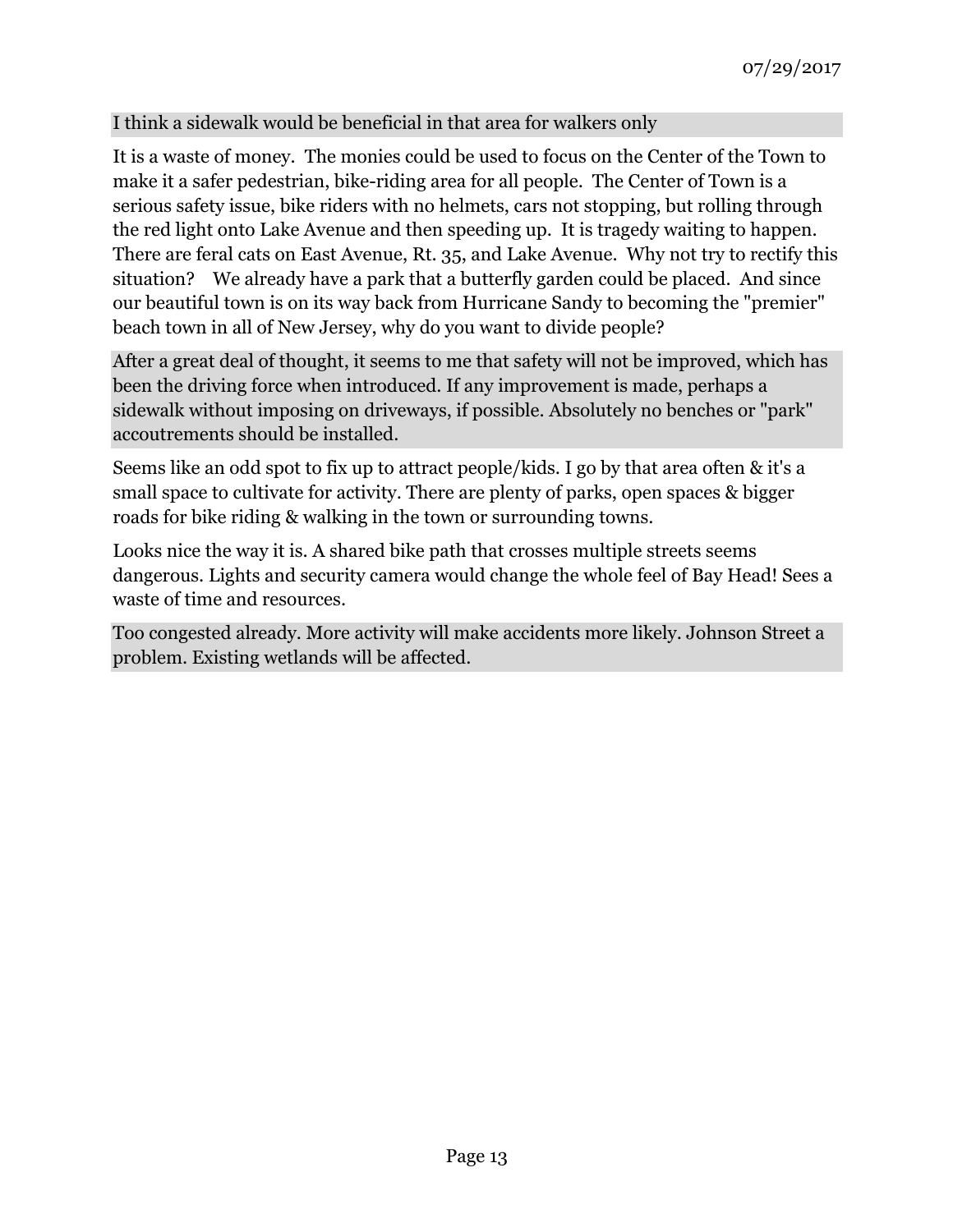#### **5. OTHER SUGGESTIONS AND COMMENTS**

The survey also provided an area for any other comments or suggestions. Here are the responses.

I think it would be a wonderful addition to the town. It would help balance the use area by offering an alternative to beach walking or Twilight Lake. Maybe develop a walk along the Lake too!

Why does the church have a right to pave in the area when other home owners on the east side do not?

Happy to volunteer on the project or others.

Nothing needs to be changed. Fine the way it is.

I am requesting that all non-handicap parking on Clayton be prohibited immediately due to safety concerns. (Request received by letter to Mayor Curtis with cc to Chief Hoffman).

I think the town will regret not acting on this offer. A future Governor may see this property as a way to introduce Mount Laurel condos to Bay Head or use for storage of salt and road equipment.

I am not in favor of the Clayton Ave east side project. That side of the street should absolutely remain as is. There is no need for a walking path or multi-use path there and it would be a waste of money and effort - and there certainly is not a need for playground equipment, park benches, security cameras or anything else listed. Why on earth would that land be developed in that way? Who would use it? Why would we seek to draw people to that end and side of town when we have a massive beach and other public spaces throughout town? I would rather see the town improve the existing play spaces and park benches and place security cameras where there is real traffic (both pedestrian and vehicular) such as on Bridge Ave or Main Ave. I would rather see the town address the safety of our children by enforcing the speed limits and traffic laws throughout town (and especially on the side streets) and installing delayed green lights at intersections. I would even support installing speed bumps or chicanes -- but developing the east side of Clayton for a path with playground equipment, etc.? That is a ridiculous and wasteful idea.

Safety in that area is most important. especially for bikers. Why not make it pretty, too? Environmental/education grants should be available if we look hard enough.

The meandering path/trail in the ESCROW between Bristol Pl and Johnson St is a bad idea. Please keep any path/trail near the Street (Clayton Ave.) The rendering shows the path/trail coming right next to my house. This will negatively impact my family's quality of life and property value.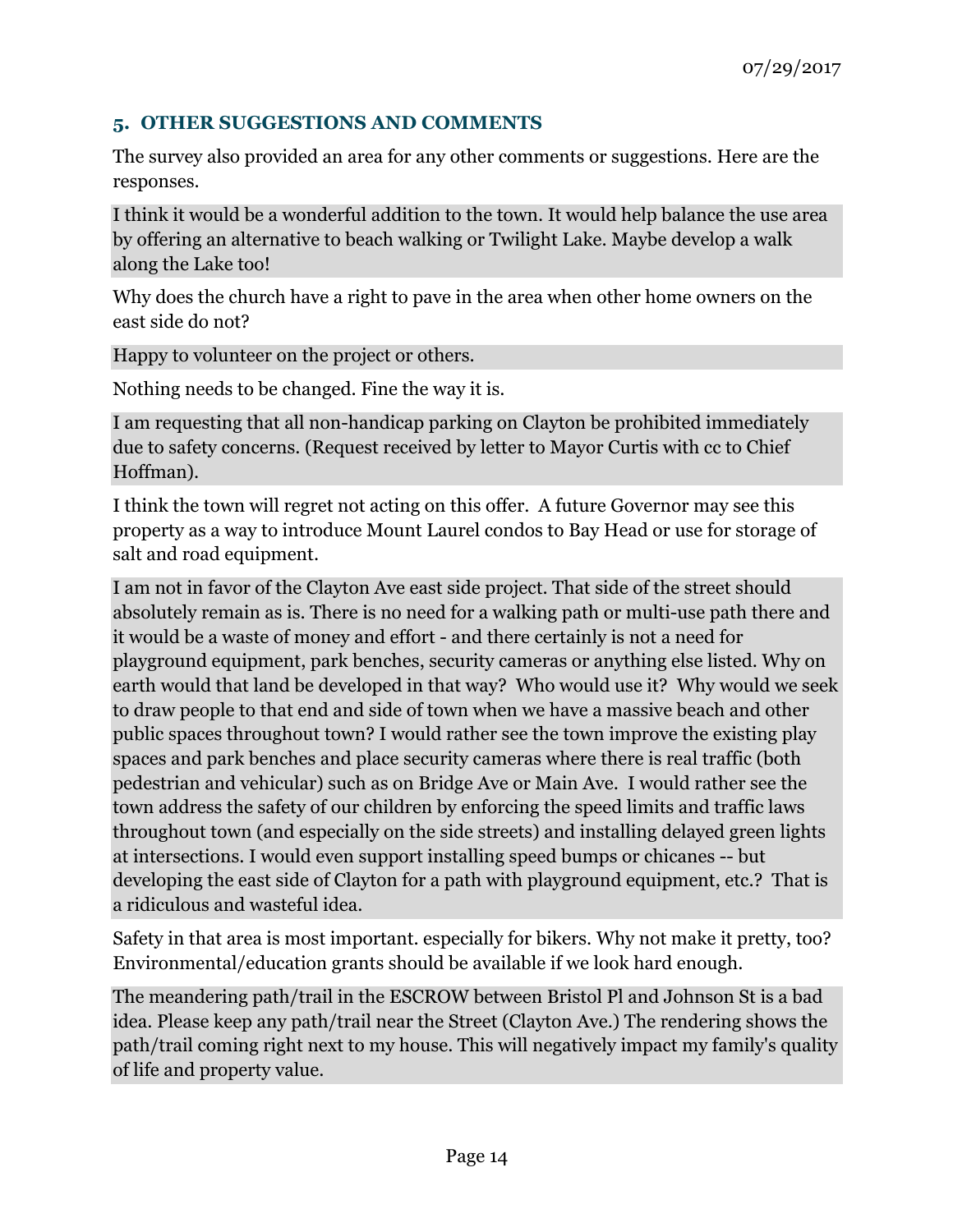Will the ESCROW be clear cut before installation? If "yes", path/trail consideration must be given to existing trees & plantings.

Will utility companies be allowed to stage operation for NJ state funded projects on the ESCROW near Bristol Pl as they have done numerous times in the past, pre and post Sandy?

Safety is a big concern. This project will possibly improve safety along Clayton Ave but the rest to the town should be considered in the congested center of town and near the school. Try to get a grant for a town-wide improvement project.

No taxpayer money need to be used for a project that will only be used the most 4 months!

Need to develop safe riding of bikes on west side - addressing Johnson St issues. Bikers must learn to obey "stops" & "lights." Can we use bike patrol to stop/correct/fine kids and adults ride as if they own the roads and sidewalks?

If multi-use path, "safety chutes" making bikers & walkers come to a "stop" should be installed at street crossings - used in Europe.

Perhaps a "soft" surface (environmental friendly) path could be installed, winding thru a naturalized area.

Suitable dog walker facilities must be provided.

I think the improvement around Twilight Lake, Scow Ditch, and existing park are equal/or higher priority, but keeping R.R. ROW under local control is essential.

Extending church parking lot with paving shouldn't happen, stone is satisfactory for the few times a week the area is used!"

If pedestrian and biker safety really is the predominant concern, the Town should consider the following alternatives:

- Create a bike-path in the street on the west side of Clayton Ave that is the width of the existing parking spaces. This could be demarcated by a low, raised cement curblike structure. This could be accessed by pedestrians and bikers without the need to cross Clayton Ave at Johnson St. or at the entrance to Mantoloking and would keep them visible to drivers at all times. This could be accomplished by either expanding Clayton Ave on the east side by the requisite amount or by eliminating all parking on Clayton Ave.
- Add speed bumps along the length of Clayton Avenue from Johnson St to Mantoloking with the equivalent of mid-block spacing. One of the biggest dangers is the speed at which drivers, especially "non-residents," drive down Clayton to avoid Main Ave. The stop signs have helped somewhat, but speed bumps would also be beneficial.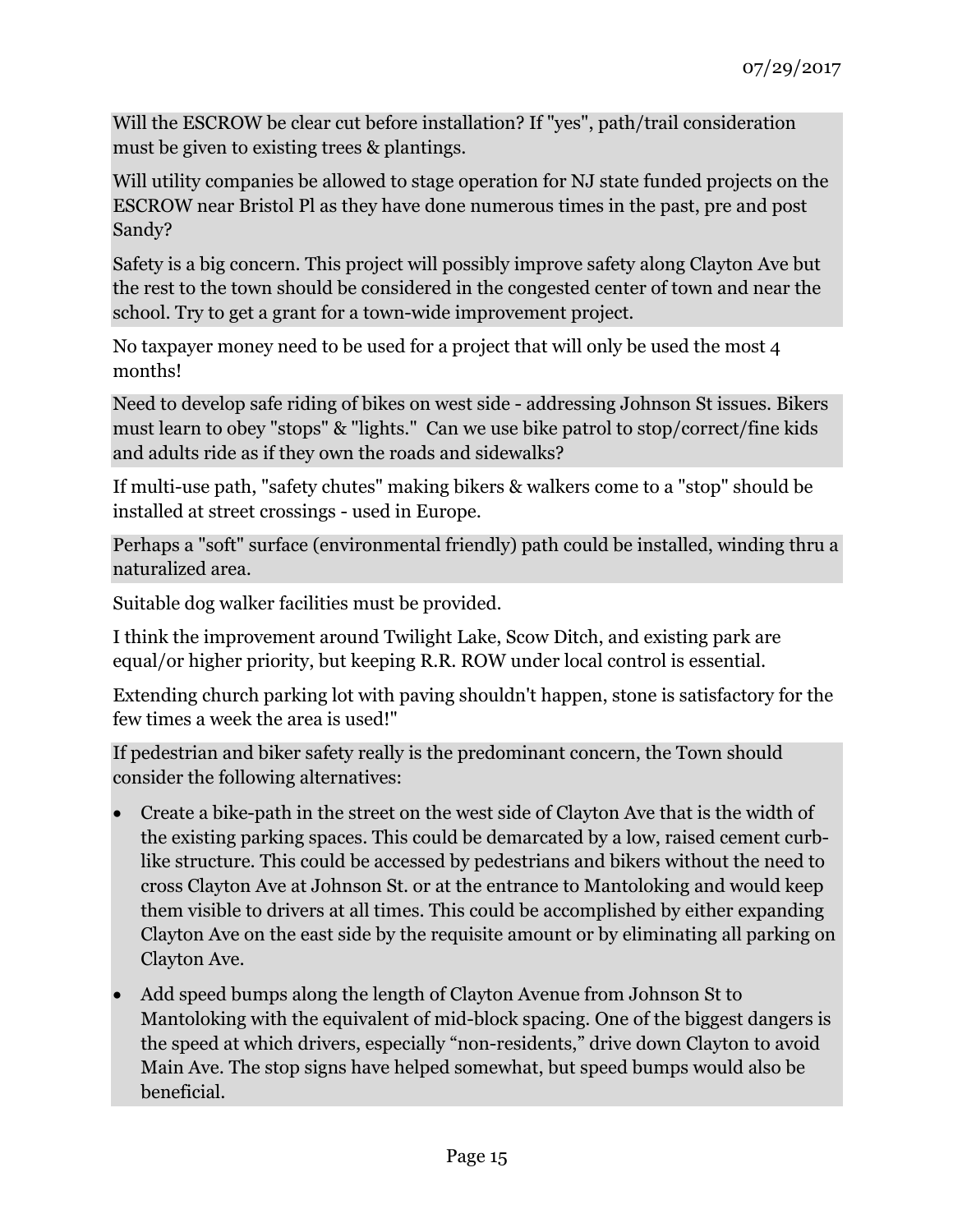If seizure of the land by the State really is a concern, the Town should determine what is required to gain access to the land for the ultimate purpose of sale to the residents on the east side of Clayton Ave.

There was mention at the Town meeting of a \$190,000 grant the Town has earned from the State for its efforts to promote wellness. While this indeed is a commendable accomplishment, the grant amount is insufficient to improve, maintain and secure the property as proposed. Additionally, the cost to the residents of improving their properties to compensate for the changes the town has proposed is likely to equal or exceeds that amount. If the Town likely could raise in excess of \$190,000 for general improvements through a combination of donations and sale proceeds of the area under discussion back to the residents.

We very much appreciate the Town's transparency regarding this matter, though it was somewhat disappointing to learn about the time spent developing an improvement plan that was subsequently shared with the State, prior to there being any opportunity for public comment. We look forward to continuing the effort to find and implement the best use for the land in question for the residents of Bay Head and of Clayton Ave and surrounding streets.

Have the state sell property to homeowners. More taxes for town!

No taxpayers' dollars!

As far as upkeep and funding: may be residents can "adopt" a portion of the trail to pick up trash (like the adopt-a-highway).

Think having the Borough determine the use of the property is much smarter than leaving it in the hands of the state.

No driveways across the ROW

Great idea. Willing to help out.

Town should take ownership of land and develop as park/recreational area.

It is important for the decision makers and the public to see how the adjacent homeowners have grabbed the DOT property without any rightful claim to do so. The adjacent homeowners have erected fences, planted shrubs, and even put in their own parking lots - they continue to diminish this public thoroughfare. The effect is that the street has become an incredible hazard for all.

It is interesting to note that the homeowners who have property adjacent to the proposed project have been the most vocal against the project.

They have a true vested interest in the outcome of the decision and of course are only interested in improving the value of their property.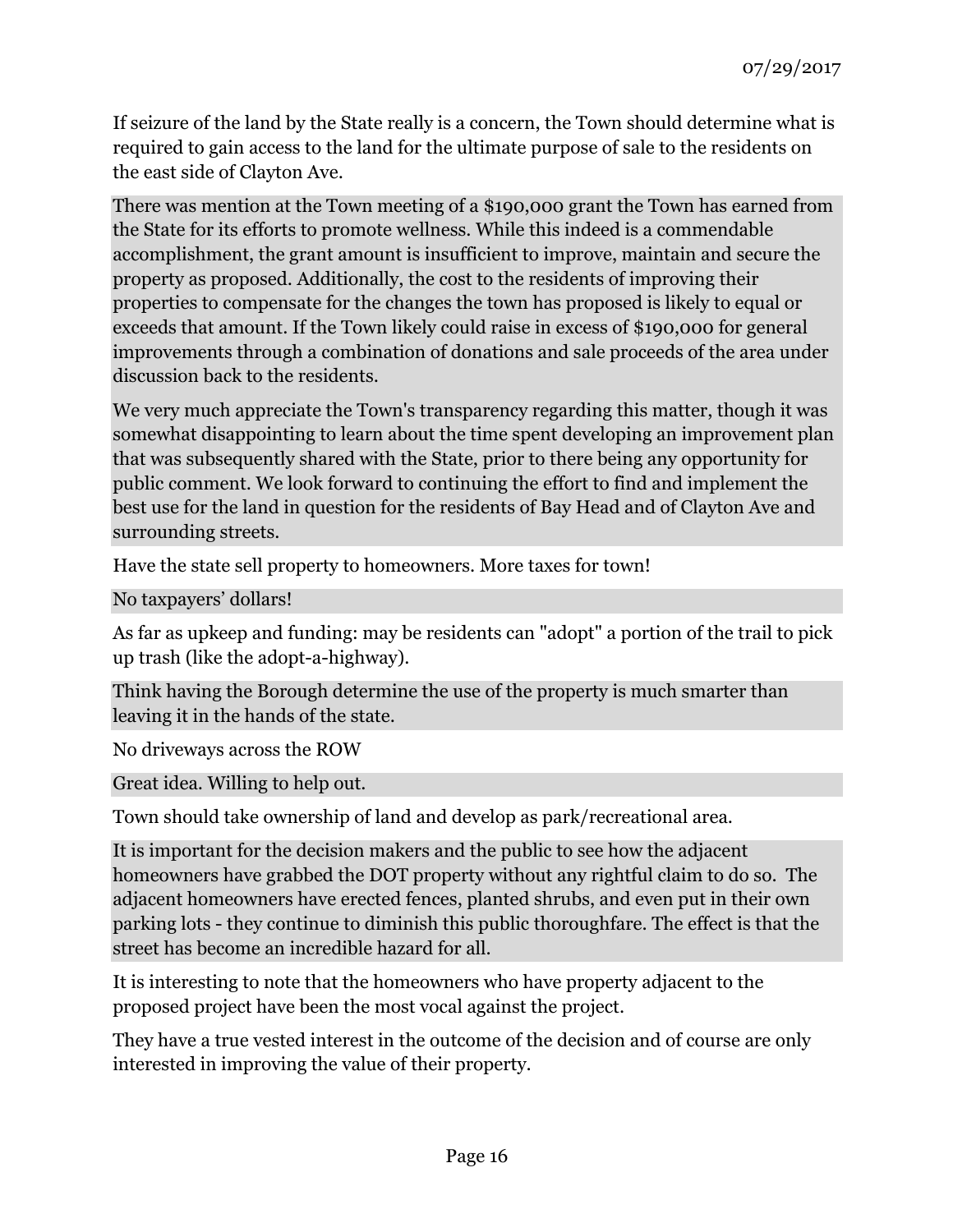That is why many of these homeowners have made a "land grab" and taken over this property in question as their own - they have put up fences, parking spaces and parking lots, and planted a landscaping buffer all on property that is not their own. How did the town even allow fences to be put up on this property? Was a permit issued to allowed fences on DOT property? To get a fence in Bay Head, one needs a permit. It would be interesting to investigate whether the permits were issued.

Overall, when the town council hears the objections of homeowners' who have properties adjacent to the subject property, their views should be considered in light of their vested interest. Of course, they have objections, because they have taken over these areas.

They keep improving their own properties all at the expense of Bay Head taxpayers and the overall public.

Those areas have always been used by pedestrians and they have been taken away or significantly shrunk.

The traffic on Clayton Avenue continues to increase and for public safety there needs to be more areas for grandparents, parents and children to enjoy the outdoor environment safely.

The most critical area of concern is at the intersection of Clayton Ave and Johnson Street. Before anything else is done, this area needs to be addressed and made safe(er). This is the worst part of the entire area.

Not in favor of the project. If the town continues to pursue project and receives funding, it should not make well-landscaped areas any less attractive.

Sidewalks should be on all streets - sidewalk safety is important all over town, not just Clayton Ave.

I would be in favor of funding a sidewalk or walking path but nothing more.

The area could be put to better use for the community. It's important that the scale and size of the walkway if completed is kept to a minimum while still accommodating the most folk. Not too wide and definitely somewhat hidden from view with plantings between Clayton and the path... but open at intersections/ crosswalks and the couple driveways that traverse the path and should be grandfathered.

Please choose the least ostentatious route.

East Ave is arguably more dangerous with the newly painted lines and the cheap crosswalk signs that have been peppered all over town look terrible. Tone down the all signage and clean the mess.

As stated above, move the cross walk to Lake and Johnson. For multiple reasons

Let the homeowners buy the rights from the town! This will bring in more tax revenues.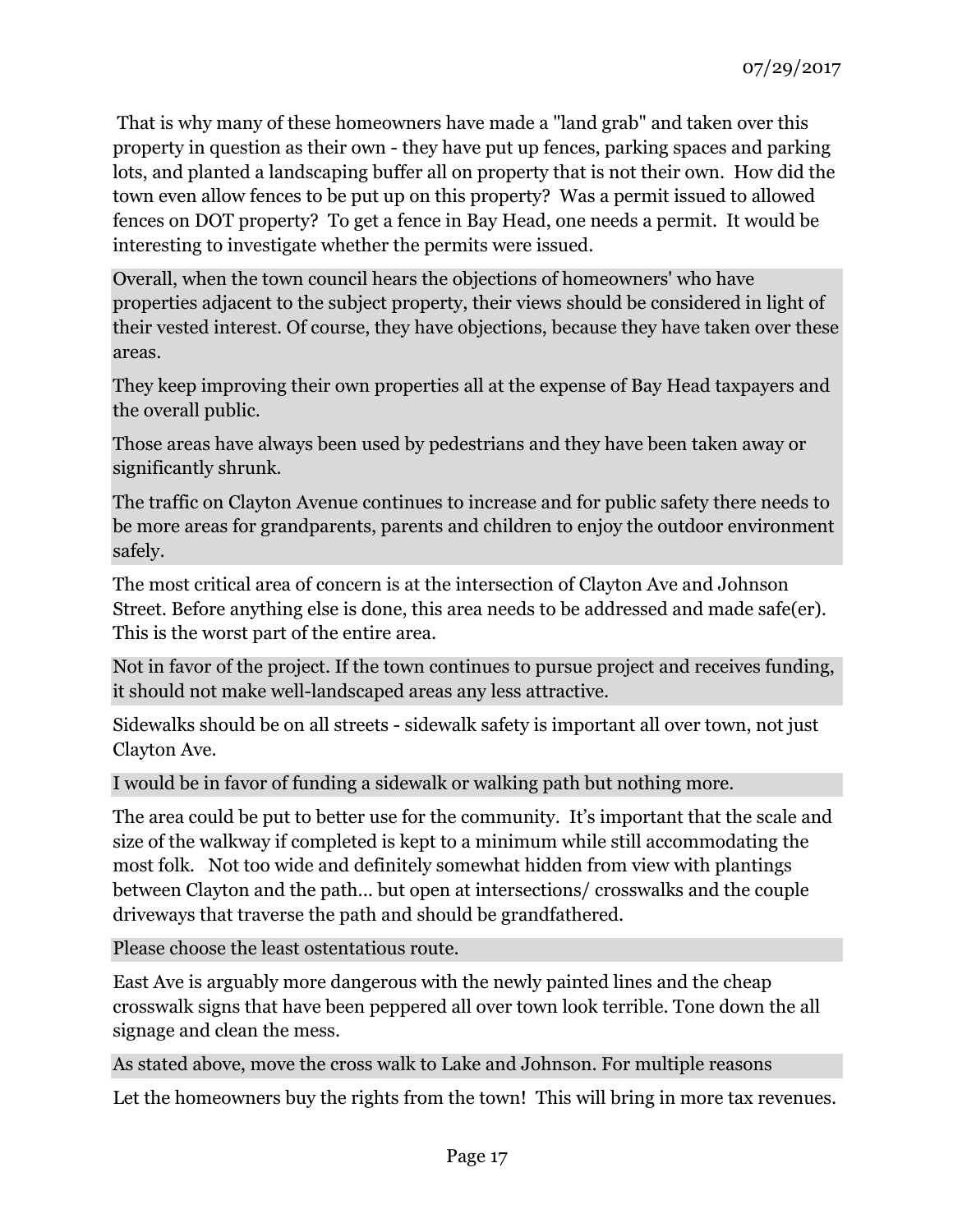It should enhance town and the neighborhood.

Sell back to owners at fair market.

Long term concern: cost to maintain once ROW is acquired by Borough?

This area is impacted by the dangerous corner/triangle of Clayton and Lake Avenue. I believe this is a priority, in terms of safety.

In my opinion, a path for walking and biking would be an asset to the community. However, I feel that it should be attractive yet look as natural as possible rather than like an amusement park with lights, heavy signage and playground equipment. The playground behind the Borough Hall is ideal especially now that restrooms and a water fountain have been added.

The use/placement of signs has become excessive and un-needed in other parts of town & I'm afraid the same thing will happen here.

Really seems like there are much better uses for town/state/federal funding This is a path to nowhere. I doubt many Bay Head residents will utilize it.

Church parking lot should remain impervious. Why would Environmental Commission agree to blacktop?